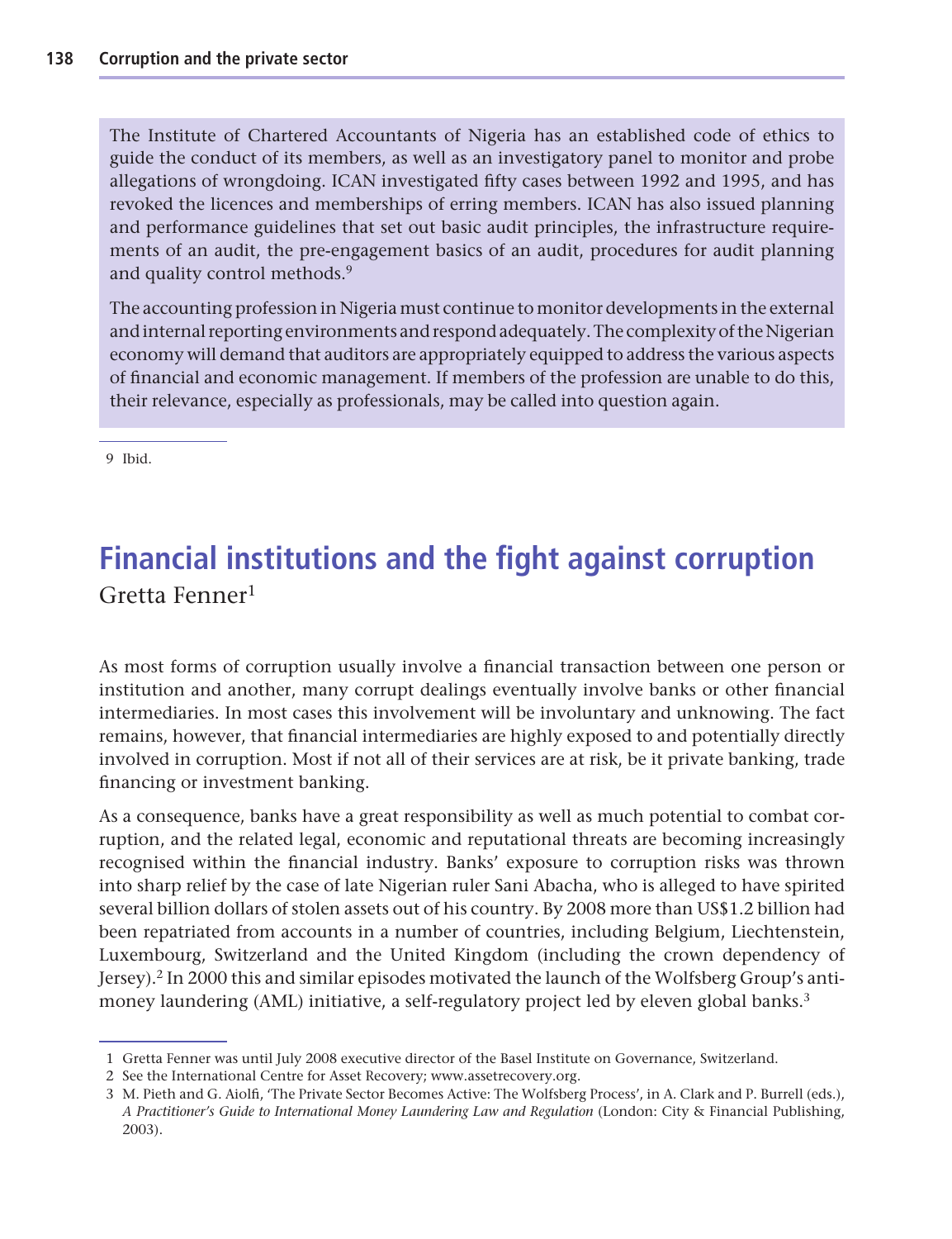The specific role of financial institutions and their capacity to combat corruption has been less the focus of research and policy-making than in other business sectors, however, and thus it is not well understood by either the industry or the public.

Public opinion tends to overestimate the capacity of financial intermediaries, particularly their ability to detect corrupt money flows. At the same time, financial intermediaries seem to have a tendency to underestimate their exposure to direct corruption, the related legal and reputation risks, and the potential of being indirectly abused to facilitate corrupt payments. Unfortunately, they also remain unaware of the full potential of some of their well-tested AML instruments.

### **Risks and remedies**

When financial institutions are involved in corruption it usually happens in one of two ways: Either the financial institution itself or an employee directly commits an act of corruption by bribing or by accepting bribes (employee risk); or the financial institution is (mis-)used by one of its clients to disguise the corrupt origin of funds or to commit tax fraud (client risk).

It is critical to understand that financial institutions as legal persons, their employees and their managers can all be held legally liable for corruption and abetting tax fraud. It is therefore of vital interest for any financial intermediary to implement recommended reform measures to the fullest extent possible.

### Active and passive bribery: an underestimated risk profile

When it comes to the active and passive bribery associated with employee risk, the financial sector is usually not mentioned among the most exposed industries, such as construction and the extractive industries. Nonetheless, certain risk factors are likely to increase potential exposure, such as the countries where an institution operates, the quality of the institution's compliance system and general business culture, and the sectors and types of actors with which it interacts. Dealings with particularly corruption-exposed sectors and institutions – such as political parties, legislatures, the police, the judiciary, and public procurement, taxation and public licensing agencies – would dramatically increase an institution's risk exposure and thus warrant a particularly stringent compliance system.

Such a heightened exposure to corruption is not a remote possibility. Foreign banks significantly expanded their global presence in the 1990s, including in many countries perceived to harbour relatively high risks of corruption.4 Corruption in lending operations is considered a higher risk than commonly assumed.<sup>5</sup> Likewise, in a survey of more than  $2,700$ businesspeople in twenty-six countries in 2008, almost 10 per cent of the bank managers

 <sup>4</sup> P. Cornelius, 'Foreign Bank Ownership and Corporate Governance in Emerging-Market Economies', in P. Cornelius and B. Kogut (eds.), *Corporate Governance and Capital Flows in a Global Economy* (New York: Oxford University Press, 2003).

 <sup>5</sup> See article starting on page 19.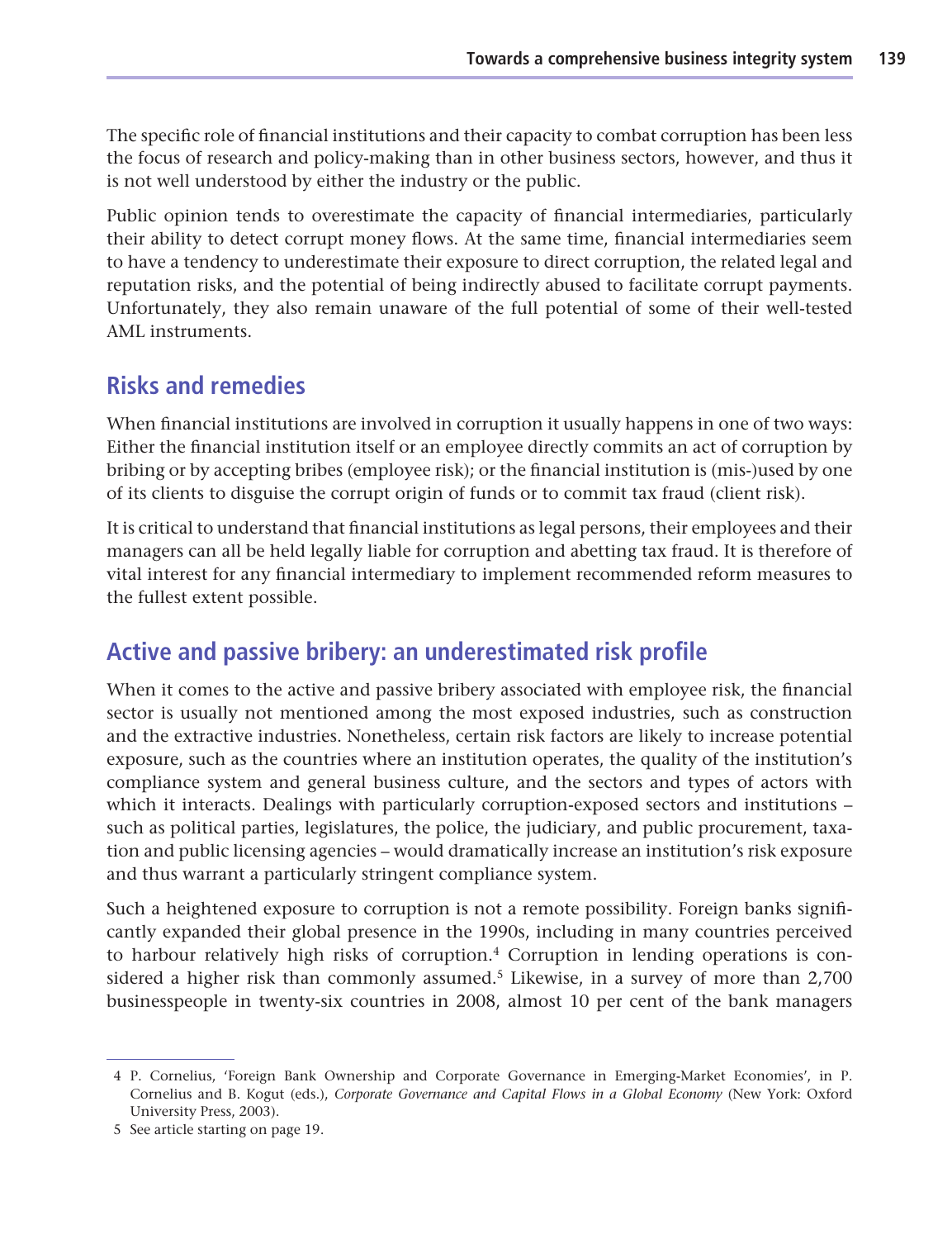interviewed believed that their colleagues and competitors were involved in the bribery of public officials.<sup>6</sup>

#### Remedies: risk-specific compliance systems

Given this risk profile, financial institutions are as obliged as any other private sector player to equip themselves with a comprehensive internal anti-bribery compliance system. Such a system will have the added value of putting the bank one step ahead of law enforcement when it comes to detecting corruption cases. A proactive approach of this type can make it easier to obtain some leniency from law enforcement and can help retain the trust of clients, staff and the general public. International frameworks such as the World Economic Forum's Partnering Against Corruption Initiative and the Business Principles for Countering Bribery developed by Transparency International and Social Accountability International provide useful guidance and can form the basis for an industry- and institution-specific risk-mapping. Once the outline of an anti-bribery system has been established, a financial institution should carefully analyse geographic-, as well as industry- and institution-specific, risks.

To prevent the typical operational risks, banks are well advised to pay particular attention to policies on gifts and entertainment, and the handling of intermediaries and agents, both those acting on behalf of the financial institution and the institution's clients. Furthermore, kickbacks may be of particular importance for private and retail banking, while conflicts of interest and procurement are a special concern for investment banking and trade financing. Additionally, insurance providers and retail banks should be particularly watchful of political and charitable contributions, and facilitation payments.

## **The risk of facilitating corruption and other dubious activities**

With respect to the risk of being (mis-)used to participate in money laundering and other criminal acts, the financial industry's exposure is unique compared to other industries. Complex financial transactions that cross multiple jurisdictions can protect the proceeds of criminal activities from seizure by the authorities, while covering up their origin and reintroducing them into the formal economy.

Similarly, such transactions can be structured to help hide assets from the tax authorities or to obscure losses, risks or outright fraud in corporate accounts. A US Senate Subcommittee report released in July 2008, for example, accused the Swiss bank UBS of helping 19,000 US citizens to hide US\$18 billion in undeclared accounts from the US tax authorities.<sup>7</sup> J.P. Morgan Chase and Citigroup were ordered to pay a combined US\$236 million to investors who had lost money in Enron for their role in helping the company conceal the true scale of its debt.<sup>8</sup>

 <sup>6</sup> TI, '2008 Bribe Payers Survey' (Berlin: TI, 2008).

 <sup>7</sup> US Senate Permanent Subcommittee on Investigations, *Tax Haven Banks and U.S. Tax Compliance* (Washington, DC: Permanent Subcommittee on Investigations, 2008).

 <sup>8</sup> *International Herald Tribune* (US), 30 July 2003.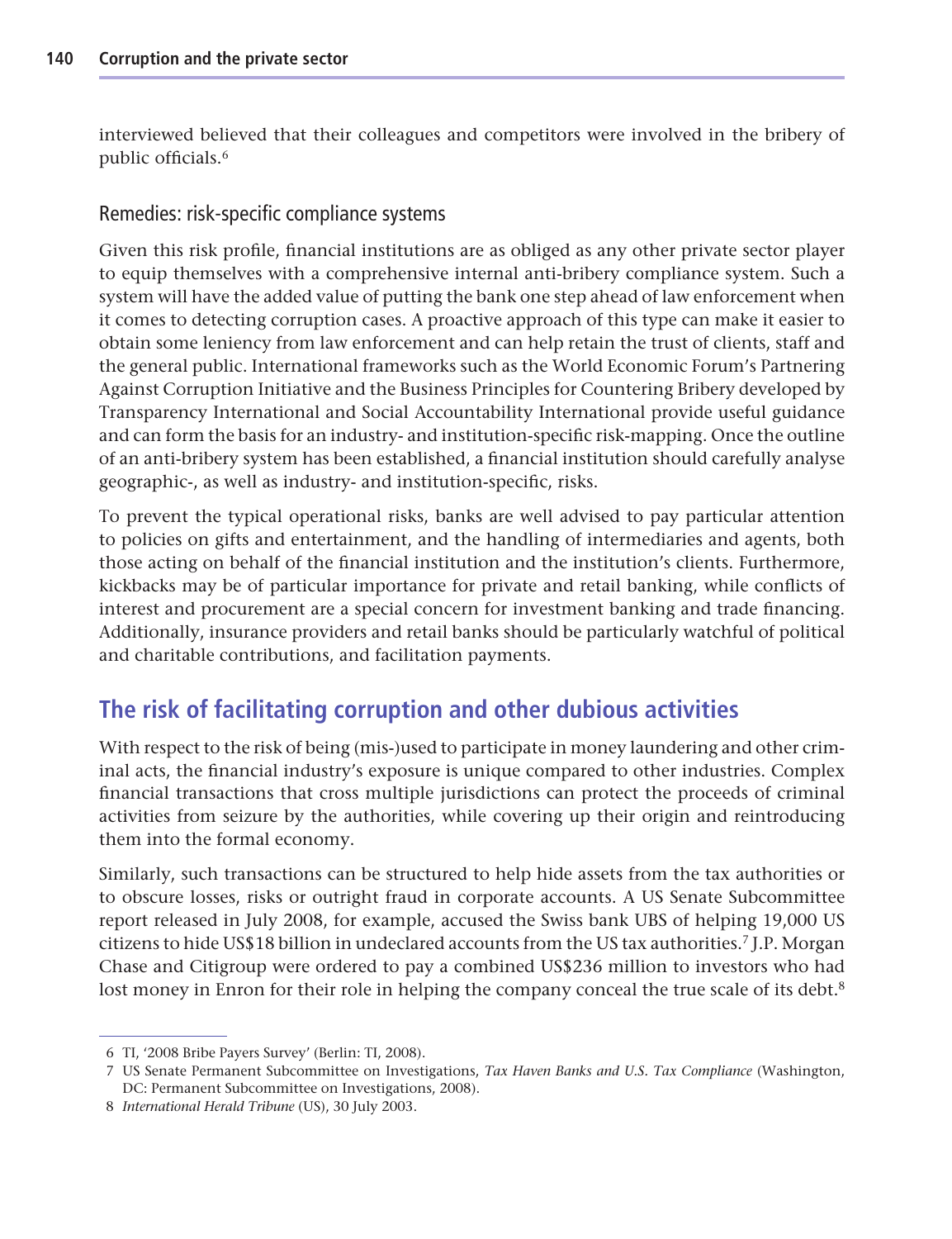Banks can also be abused to channel bribes or to fund illegal or terrorist activities discretely. In one notable example, a trust in Liechtenstein and a bank in the Bahamas, both of which the United Nations linked to al Qaeda, were alleged to be embroiled in the oil-for-food scandal.<sup>9</sup>

Although notoriously difficult to estimate, the sums involved are thought to be significant. The overall cross-border flow of proceeds from criminal activities, corruption and tax evasion is estimated to range from several hundred billion dollars to US\$1.5 trillion.10

Banks and other financial intermediaries therefore play a pivotal role in preventing and sanctioning money-laundering and corruption. They can also help tackle tax and financial corporate fraud.

Consequently, law enforcement and international standard-setting bodies such as the Financial Action Task Force on Money Laundering (FATF) and the Basel Committee on Banking Supervision exert considerable pressure on countries to establish effective and comprehensive remedial strategies for financial intermediaries. Initially concerned with money-laundering related to organised crime and drug-trafficking, international efforts began focusing on corruption as a predicative offence for money-laundering when the OECD Anti-Bribery Convention entered into force in 1999. Finally, in 2003, the FATF followed suit. The Abacha scandal and other highly publicised money-laundering cases that were alleged to involve the proceeds of corruption and related crimes have directed the attention of public standard setters and financial institutions alike to the close linkages between corruption and money-laundering.11

#### A triple link to bribery: underwriting, catalysing and concealing bribes

Typically, a financial institution could be (mis-)used as a vehicle for corruption by a corporate customer who places funds in a bank, often in offshore locations, to pay bribes. These slush funds have been found to be plentiful in recent large-scale corruption cases.

## **Box 4 Global bribery risks and the global banking system: some recent examples**

In large corporations with complex financial structures, slush funds and their use can be very difficult to detect, even for accountants and auditors, and for the banks that host these accounts.

• Siemens, the German engineering conglomerate, allegedly used a web of accounts and shell companies in Liechtenstein and other locations to channel and conceal some of the estimated US\$1.6 billion in bribe payments it made around the world.<sup>12</sup>

 <sup>9</sup> *National Review* (US), 18 April 2004.

<sup>10</sup> R. Baker and J. Nordin, 'Dirty Money: What the Underworld Understands that Economists Do Not', *Economists' Voice*, vol. 4, no. 1 (2007); J. Smith, M. Pieth and G. Jorge, *The Recovery of Stolen Assets*, U4 Brief no. 2007-02 (Bergen: Chr. Michelsen Institute, 2007); World Bank and United Nations, *Stolen Asset Recovery (StAR) Initiative: Challenges, Opportunities, and Action Plan* (Washington, DC: World Bank, 2007).

<sup>11</sup> For examples of corruption-related international money laundering cases, see www.assetrecovery.org.

<sup>12</sup> *Businessweek* (Europe), 14 March 2007; Bundesgerichtshof, Judgment of 29 August 2008 – 2 StR 587/07.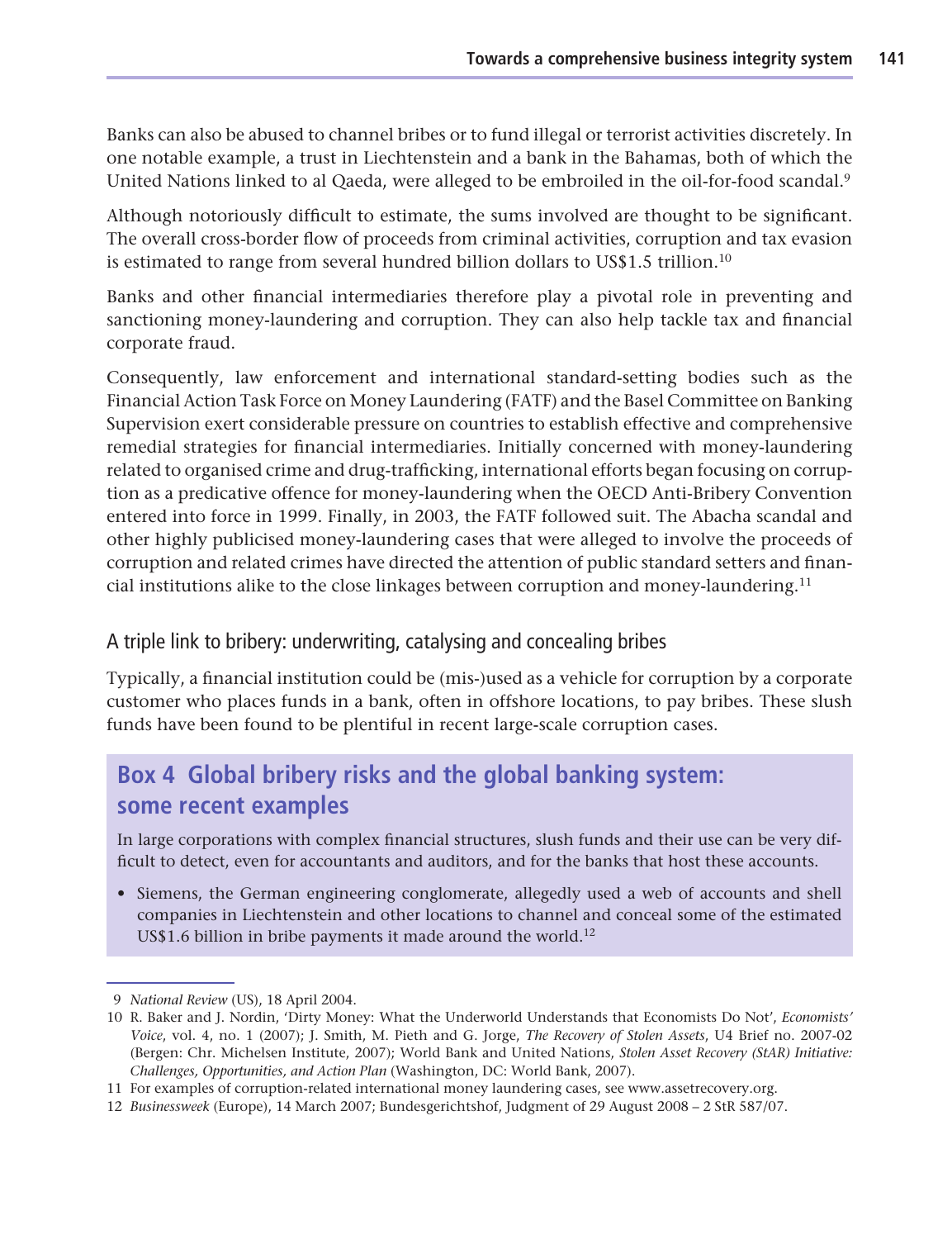### **Box 4 (continued)**

- A subsidiary of Halliburton, the US energy contractor formerly run by the previous US vicepresident, Dick Cheney, is believed to have used offshore arrangements in Gibraltar for tens of millions of dollars in bribe payments to win a contract in Nigeria.<sup>13</sup>
- BAe Systems, a UK military contractor, allegedly routed questionable payments of  $E$ 7 million (US\$10.5 million) through the offshore banking centre of Jersey.14
- Alstom, the French engineering group, is alleged by Swiss prosecutors to have used Switzerland and Panama as transit points for payments to Zambia. Investigations into Alstom are ongoing and the company has denied any wrongdoing.15

In addition, a client may misuse banks to spirit the proceeds from corruption or ill-gotten gains out of the country, using seemingly normal but complex layers of transactions to conceal the funds' origin.

The stakes are high. Proceeds from corruption are believed to amount to US\$20 to 40 billion in developing and transition countries – the equivalent of 20 to 40 per cent of official development assistance.16 The Abacha scandal and other episodes of rulers allegedly looting public wealth further demonstrate the risks that banks face.

Finally, banks may be misused as financiers of corrupt business operations, such as business projects won through corrupt means or corrupt payments made during the execution phase. Again, this raises significant reputational and material risks for banks. When corruption is exposed, contracts can be revoked and fines can be imposed that put repayments at risk or raise liability issues for the lender.

#### Remedies: broadening existing screening mechanisms

Financial institutions usually argue that it is exceedingly difficult for them to detect business relationships and transactions related to corruption. They also claim, however, to be effective in detecting funds from other illegal origins with their anti-money laundering systems. It is worth exploring, therefore, how existing AML systems can be used and enhanced so that banks can better detect and distinguish patterns of illicit transactions related to corruption, along with patterns related to other crimes they screen.

Acknowledging this potential, the Wolfsberg Group's 2007 Statement against Corruption identifies typical red flags for corruption-related activities, and the characteristics of clients and transactions that should raise suspicions of corruption. A typical risk situation involves a public official who has a large amount of money transferred into his or her account by an

<sup>13</sup> *Harper's* (US), 30 September 2008.

<sup>14</sup> *Guardian* (UK), 8 June 2006.

<sup>15</sup> *Wall Street Journal Asia*, 12 November 2008.

<sup>16</sup> World Bank and United Nations, 2007.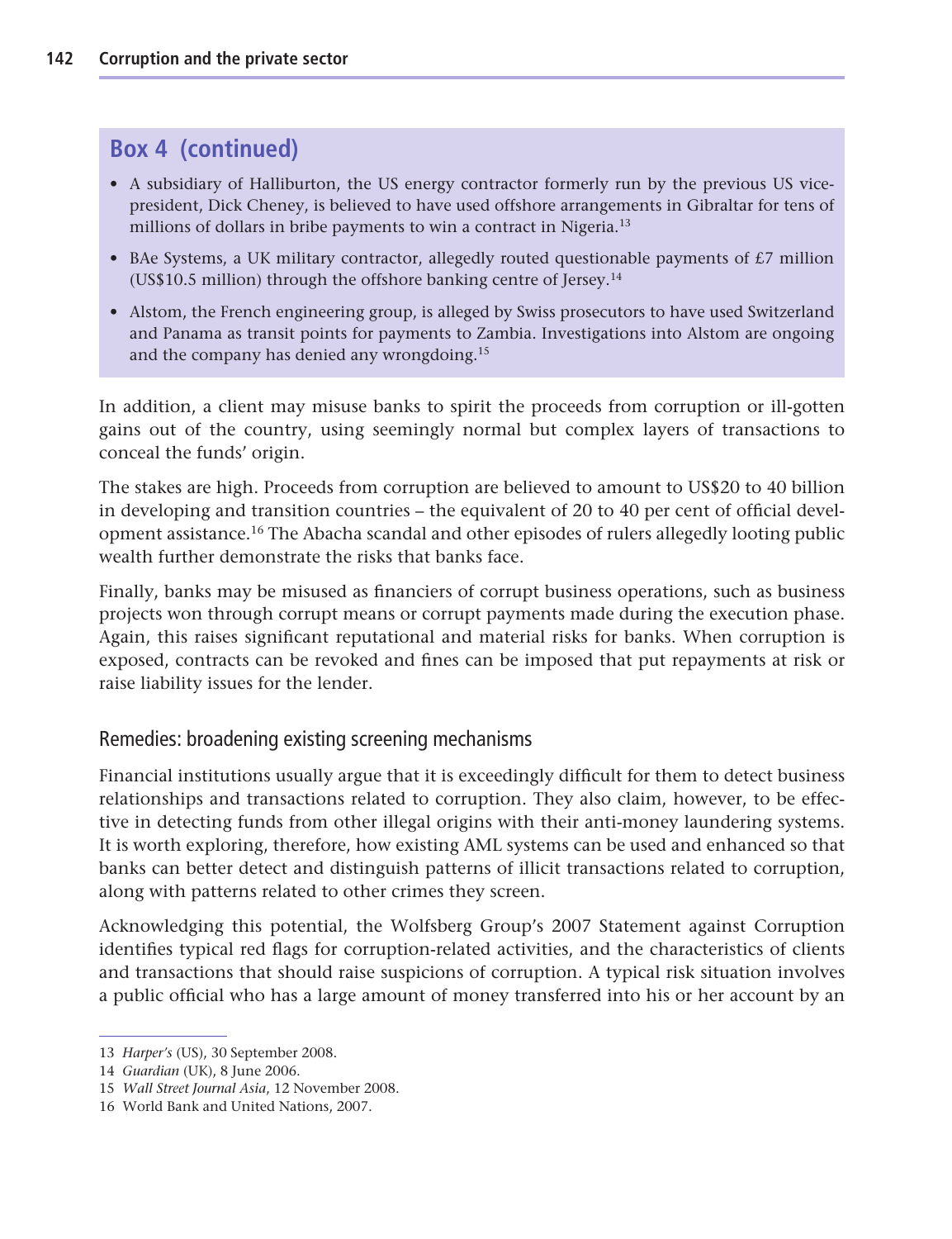agent or intermediary in the oil and gas sector. Additional red flags include funds transferred from an offshore financial centre, or through a shell company or another corporate vehicle typically used to obscure the origin of funds. Any of these indicators should naturally trigger an enhanced due diligence process.

Refining existing screening systems to include more red flags that focus on the typical characteristics of corruption is well within the reach of any financial institution. At a minimum, the red flags identified by the Wolfsberg Group should be included in a financial institution's AML system.

## **Current challenges**

#### Politically exposed persons

AML systems also need to be strengthened and expanded more broadly, including their capacity to deal with politically exposed persons (PEPs). PEPs are individuals who are active and visible in the political arena or who hold high public office, and thus are highly exposed to corruption risks. As a consequence, they represent a special risk for financial institutions, including in reputational terms, given that they are often in the public spotlight. Dealing with PEPs requires special due diligence measures on the part of banks to verify the identity and information provided by clients and to identify potentially suspicious transactions they may be involved in.

The devil is in the details, however. Defining who should be classified as a PEP, and thus require extra scrutiny, is far from clear and continues to engage the anti-corruption community. How senior would a public official have to be? Should the label apply only to heads of state and Cabinet ministers, or to members of parliament as well? Should a PEP's family, close friends and business partners also be screened?

Even the UN Convention against Corruption fails to reflect on PEPs in great detail, and guidance provided by the Financial Action Task Force on Money Laundering is similarly unspecific. A significant improvement is expected from the Third EU Money Laundering Directive, which provides a detailed definition of a PEP, as well as the enhanced due diligence measures that banks must follow when dealing with PEPs. The directive could make a considerable contribution in the fight against corruption, as well as to efforts to recover stolen assets – another highly prominent topic on the anti-corruption agenda.

#### Recovering stolen assets

Whenever stolen assets are seized and attempts are made to return them to the victimised country, the involved financial institutions find themselves in the spotlight of public outrage and in close association with the alleged crime. The reputational damage to the financial institution, to the financial centre where it is located and, more broadly, to its home country is increasingly recognised within the industry. Public attention on this topic has never been greater.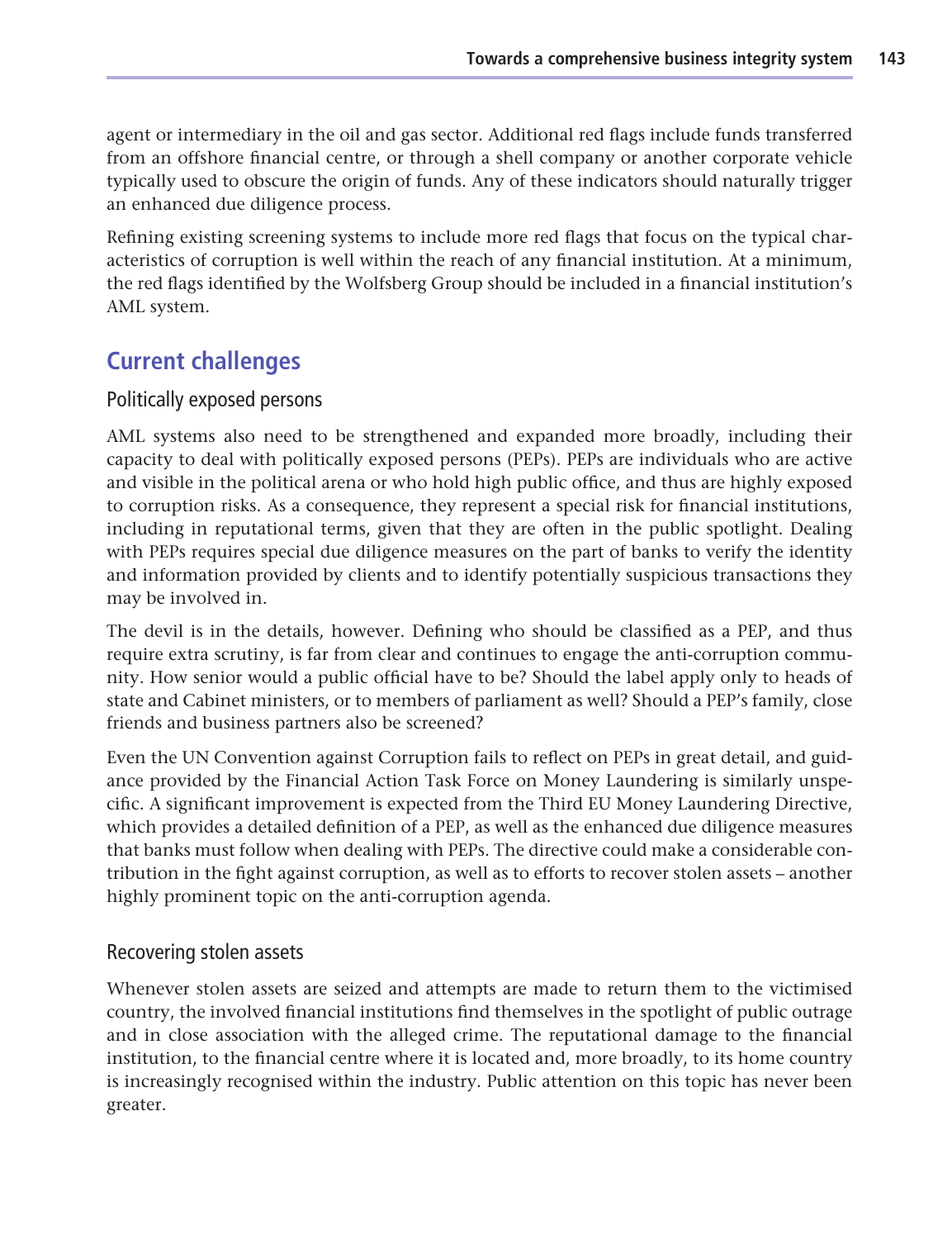As of September 2007 Switzerland had returned an estimated Fr1.6 billion (US\$1.3 billion) to countries such as Brazil, Chile, France, Italy, Jordan, Kazakhstan, Russia, Ukraine and the United States. The most prominent cases include those of Marcos (the return of assets to the Philippines), Abacha (Nigeria) and Montesinos (Peru). Such laudable exceptions aside, success in asset recovery is still minimal. A multiple of the assets returned so far is still suspected to remain hidden in many of the world's financial centres, and by no means have all the concerned jurisdictions been equally responsive to this challenge.

A large portion of the responsibility for changing this situation lies with the governments of the countries in which the banks are domiciled. They need to ensure that their laws and enforcement practices adhere to the highest standards, such as those of the FATF, the European Union, the Basel Committee on Banking Supervision and the UN Office on Drugs and Crime. Governments need to abolish the typical hurdles that hamper asset recovery, such as unreasonably high legal thresholds, lengthy procedures and overly formalistic requirements for granting judicial assistance to victim states and repatriating the stolen funds.<sup>17</sup>

Because the UN Convention against Corruption addresses many of these challenges, significant improvements in this area should be expected in the coming years, as more countries implement the convention. This should result in a dramatic increase in the funds actually being repatriated.

## A stronger commitment to the benefit of all

Financial institutions are not mere bystanders in this corruption challenge. At a minimum, they will need to prove that they adhere strictly to new rules and standards implemented in line with international frameworks. Ideally, financial institutions should contribute constructively to the dialogue at the domestic level, by lobbying their governments to observe these international standards stringently and by working with governments to define the implementing measures financial institutions may need to take. They should also contribute to dialogues at the international level.

Unfortunately, the financial community so far has not taken a very active or outspoken position in these arenas. For instance, the virtual absence of the private sector in general, and the financial industry in particular, from the two Conferences of State Parties to the UNCAC and the fact that more than a half of the banking executives in a large survey in 2008 indicated that they were not familiar with the UNCAC framework must be interpreted as a clear lack of interest.<sup>18</sup> Another 2008 poll of financial services and investment management executives further corroborates this suspicion. Almost a quarter of the respondents said that their companies did not have a monitoring system for suspicious transactions, while another third were not aware of whether their companies had one.19

<sup>17</sup> For an in-depth analysis of the challenges governments and law enforcement face in recovering stolen assets, see M. Pieth (ed.), *Recovering Stolen Assets* (Berne: Peter Lang, 2008).

<sup>18</sup> TI, '2008 Bribe Payers Survey' (Berlin: TI, 2008).

<sup>19</sup> *PR Newswire* (US), 23 July 2008.